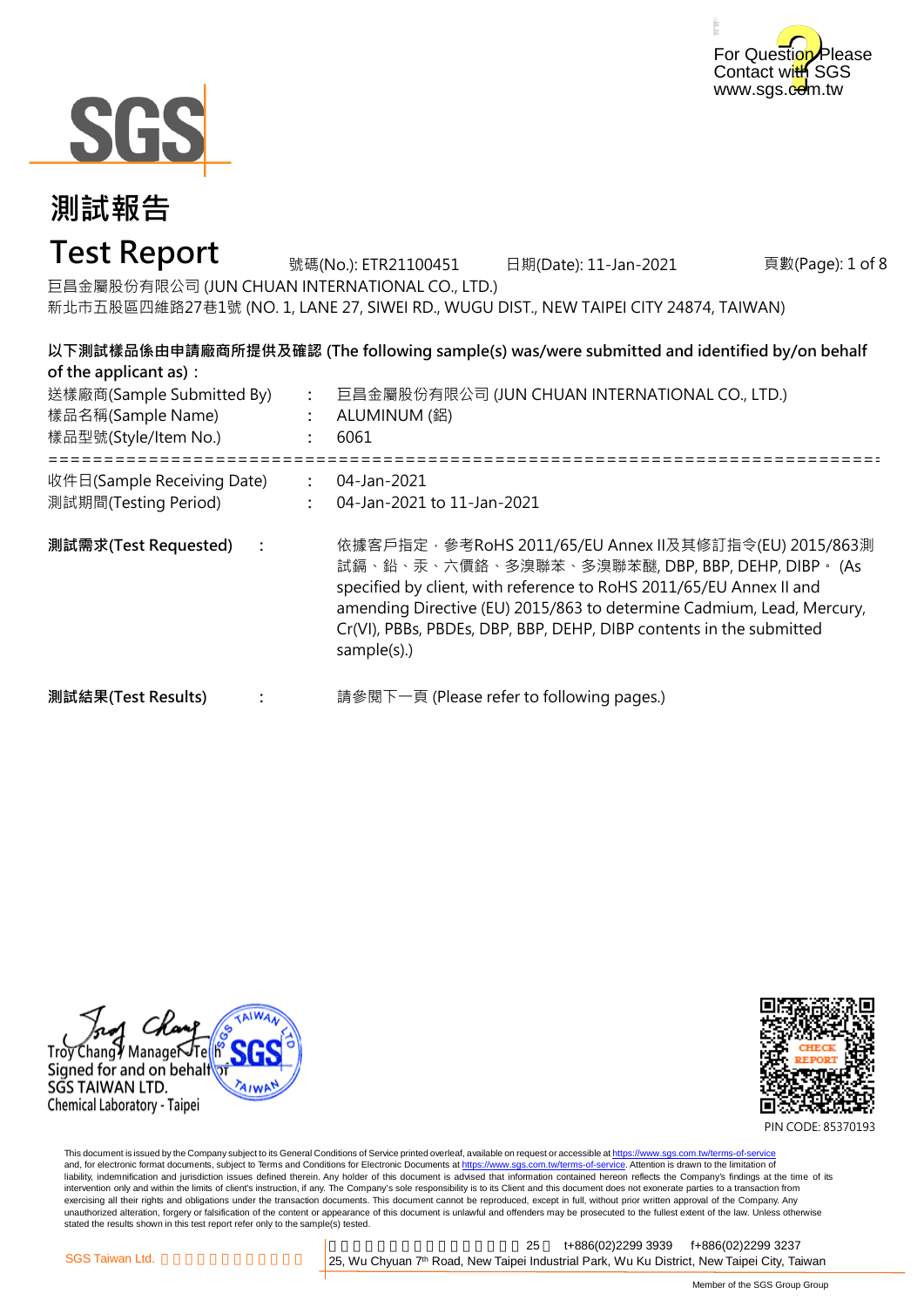

## **Test Report**

號碼(No.): ETR21100451 日期(Date): 11-Jan-2021 頁數(Page): 2 of 8

巨昌金屬股份有限公司 (JUN CHUAN INTERNATIONAL CO., LTD.)

新北市五股區四維路27巷1號 (NO. 1, LANE 27, SIWEI RD., WUGU DIST., NEW TAIPEI CITY 24874, TAIWAN)

### **測試部位敘述 (Test Part Description)**

No.1 **:** 銀色金屬 (SILVER COLORED METAL)

### **測試結果 (Test Results)**

| 測試項目                                  | 測試方法                                                                      | 單位                      | <b>MDL</b>               | 結果       |
|---------------------------------------|---------------------------------------------------------------------------|-------------------------|--------------------------|----------|
| (Test Items)                          | (Method)                                                                  | (Unit)                  |                          | (Result) |
|                                       |                                                                           |                         |                          | No.1     |
| 鎘 (Cd) (Cadmium (Cd)) (CAS No.: 7440- | 參考IEC 62321-5: 2013, 以感應耦合電漿發射光                                           | mg/kg                   | 2                        | n.d.     |
| $43-9$                                | 譜儀分析。(With reference to IEC 62321-5:                                      |                         |                          |          |
|                                       | 2013, analysis was performed by ICP-OES.)                                 |                         |                          |          |
|                                       | │鉛 (Pb) (Lead (Pb)) (CAS No.: 7439-92-1)│參考IEC 62321-5: 2013 · 以感應耦合電漿發射光 | mg/kg                   | $\overline{2}$           | 5.71     |
|                                       | 譜儀分析。(With reference to IEC 62321-5:                                      |                         |                          |          |
|                                       | 2013, analysis was performed by ICP-OES.)                                 |                         |                          |          |
| 汞 (Hg) (Mercury (Hg)) (CAS No.: 7439- | 參考IEC 62321-4: 2013+ AMD1: 2017, 以感應耦                                     | mg/kg                   | $\overline{2}$           | n.d.     |
| $97-6$                                | 合電漿發射光譜儀分析。(With reference to IEC                                         |                         |                          |          |
|                                       | 62321-4: 2013+ AMD1: 2017, analysis was                                   |                         |                          |          |
|                                       | performed by ICP-OES.)                                                    |                         |                          |          |
| 六價鉻 (Hexavalent Chromium) Cr(VI)      | 參考IEC 62321-7-1: 2015, 以紫外光-可見光分光                                         | $\mu$ g/cm <sup>2</sup> | 0.1                      | n.d.     |
| (CAS No.: 18540-29-9) (#2)            | 光度計分析。(With reference to IEC 62321-7-1:                                   |                         |                          |          |
|                                       | 2015, analysis was performed by UV-VIS.)                                  |                         |                          |          |
| 一溴聯苯 (Monobromobiphenyl)              |                                                                           | mg/kg                   | 5                        | n.d.     |
| 二溴聯苯 (Dibromobiphenyl)                |                                                                           | mg/kg                   | 5                        | n.d.     |
| 三溴聯苯 (Tribromobiphenyl)               |                                                                           | mg/kg                   | 5                        | n.d.     |
| 四溴聯苯 (Tetrabromobiphenyl)             |                                                                           | mg/kg                   | 5                        | n.d.     |
| 五溴聯苯 (Pentabromobiphenyl)             | 參考IEC 62321-6: 2015, 以氣相層析儀/質譜儀分                                          | mg/kg                   | 5                        | n.d.     |
| 六溴聯苯 (Hexabromobiphenyl)              | 析 · (With reference to IEC 62321-6: 2015,                                 | mg/kg                   | 5                        | n.d.     |
| 七溴聯苯 (Heptabromobiphenyl)             | analysis was performed by GC/MS.)                                         | mg/kg                   | 5                        | n.d.     |
| 八溴聯苯 (Octabromobiphenyl)              |                                                                           | mg/kg                   | 5                        | n.d.     |
| 九溴聯苯 (Nonabromobiphenyl)              |                                                                           | mg/kg                   | $\overline{5}$           | n.d.     |
| 十溴聯苯 (Decabromobiphenyl)              |                                                                           | mg/kg                   | 5                        | n.d.     |
| 多溴聯苯總和 (Sum of PBBs)                  |                                                                           | mg/kg                   | $\overline{\phantom{a}}$ | n.d.     |

This document is issued by the Company subject to its General Conditions of Service printed overleaf, available on request or accessible at https://www.sgs.com.tw/terms-of-service and, for electronic format documents, subject to Terms and Conditions for Electronic Documents at https://www.sgs.com.tw/terms-of-service. Attention is drawn to the limitation of liability, indemnification and jurisdiction issues defined therein. Any holder of this document is advised that information contained hereon reflects the Company's findings at the time of its intervention only and within the limits of client's instruction, if any. The Company's sole responsibility is to its Client and this document does not exonerate parties to a transaction from exercising all their rights and obligations under the transaction documents. This document cannot be reproduced, except in full, without prior written approval of the Company. Any<br>unauthorized alteration, forgery or falsif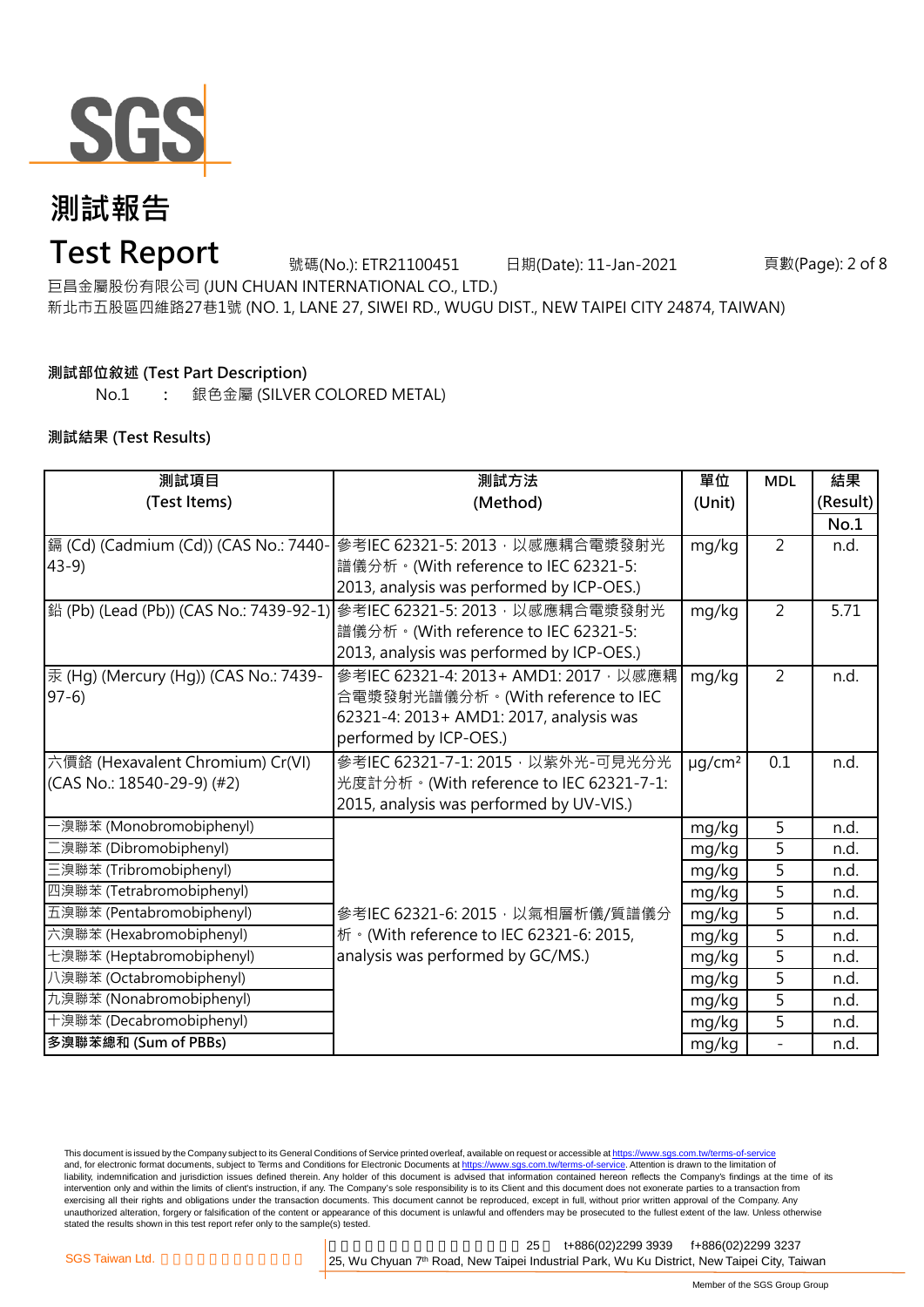

# **Test Report**

號碼(No.): ETR21100451 日期(Date): 11-Jan-2021 頁數(Page): 3 of 8

巨昌金屬股份有限公司 (JUN CHUAN INTERNATIONAL CO., LTD.)

新北市五股區四維路27巷1號 (NO. 1, LANE 27, SIWEI RD., WUGU DIST., NEW TAIPEI CITY 24874, TAIWAN)

| 測試項目                                  | 測試方法                                                                                  | 單位     | <b>MDL</b> | 結果       |
|---------------------------------------|---------------------------------------------------------------------------------------|--------|------------|----------|
| (Test Items)                          | (Method)                                                                              | (Unit) |            | (Result) |
|                                       |                                                                                       |        |            | No.1     |
| -溴聯苯醚 (Monobromodiphenyl ether)       |                                                                                       | mg/kg  | 5          | n.d.     |
| 二溴聯苯醚 (Dibromodiphenyl ether)         |                                                                                       | mg/kg  | 5          | n.d.     |
| 三溴聯苯醚 (Tribromodiphenyl ether)        |                                                                                       | mg/kg  | 5          | n.d.     |
| 四溴聯苯醚 (Tetrabromodiphenyl ether)      |                                                                                       | mg/kg  | 5          | n.d.     |
| 五溴聯苯醚 (Pentabromodiphenyl ether)      | 參考IEC 62321-6: 2015, 以氣相層析儀/質譜儀分                                                      | mg/kg  | 5          | n.d.     |
| 六溴聯苯醚 (Hexabromodiphenyl ether)       | 析 · (With reference to IEC 62321-6: 2015,                                             | mg/kg  | 5          | n.d.     |
| 七溴聯苯醚 (Heptabromodiphenyl ether)      | analysis was performed by GC/MS.)                                                     | mg/kg  | 5          | n.d.     |
| 八溴聯苯醚 (Octabromodiphenyl ether)       |                                                                                       | mg/kg  | 5          | n.d.     |
| 九溴聯苯醚 (Nonabromodiphenyl ether)       |                                                                                       | mg/kg  | 5          | n.d.     |
| 十溴聯苯醚 (Decabromodiphenyl ether)       |                                                                                       | mg/kg  | 5          | n.d.     |
| 多溴聯苯醚總和 (Sum of PBDEs)                |                                                                                       | mg/kg  |            | n.d.     |
| <b>鄰苯二甲酸丁苯甲酯 (BBP) (Butyl benzyl</b>  | 參考IEC 62321-8: 2017, 以氣相層析儀/質譜儀分                                                      | mg/kg  | 50         | n.d.     |
| phthalate (BBP)) (CAS No.: 85-68-7)   | 析 · (With reference to IEC 62321-8: 2017,                                             |        |            |          |
|                                       | analysis was performed by GC/MS.)                                                     |        |            |          |
| 鄰苯二甲酸二丁酯 (DBP) (Dibutyl               | 參考IEC 62321-8: 2017, 以氣相層析儀/質譜儀分                                                      | mg/kg  | 50         | n.d.     |
| phthalate (DBP)) (CAS No.: 84-74-2)   | 析 · (With reference to IEC 62321-8: 2017,                                             |        |            |          |
|                                       | analysis was performed by GC/MS.)                                                     |        |            |          |
| 鄰苯二甲酸二(2-乙基己基)酯 (DEHP) (Di-           | 參考IEC 62321-8: 2017, 以氣相層析儀/質譜儀分                                                      | mg/kg  | 50         | n.d.     |
| (2-ethylhexyl) phthalate (DEHP)) (CAS | 桥 · (With reference to IEC 62321-8: 2017,                                             |        |            |          |
| No.: 117-81-7)                        | analysis was performed by GC/MS.)                                                     |        |            |          |
| 鄰苯二甲酸二異丁酯 (DIBP) (Diisobutyl          | 參考IEC 62321-8: 2017, 以氣相層析儀/質譜儀分                                                      | mg/kg  | 50         | n.d.     |
| phthalate (DIBP)) (CAS No.: 84-69-5)  | $\left  \text{#} \cdot \text{(With reference to IEC 62321-8: } 2017, \right. \right $ |        |            |          |
|                                       | analysis was performed by GC/MS.)                                                     |        |            |          |

This document is issued by the Company subject to its General Conditions of Service printed overleaf, available on request or accessible at <u>https://www.sgs.com.tw/terms-of-service</u><br>and, for electronic format documents, su liability, indemnification and jurisdiction issues defined therein. Any holder of this document is advised that information contained hereon reflects the Company's findings at the time of its intervention only and within the limits of client's instruction, if any. The Company's sole responsibility is to its Client and this document does not exonerate parties to a transaction from exercising all their rights and obligations under the transaction documents. This document cannot be reproduced, except in full, without prior written approval of the Company. Any<br>unauthorized alteration, forgery or falsif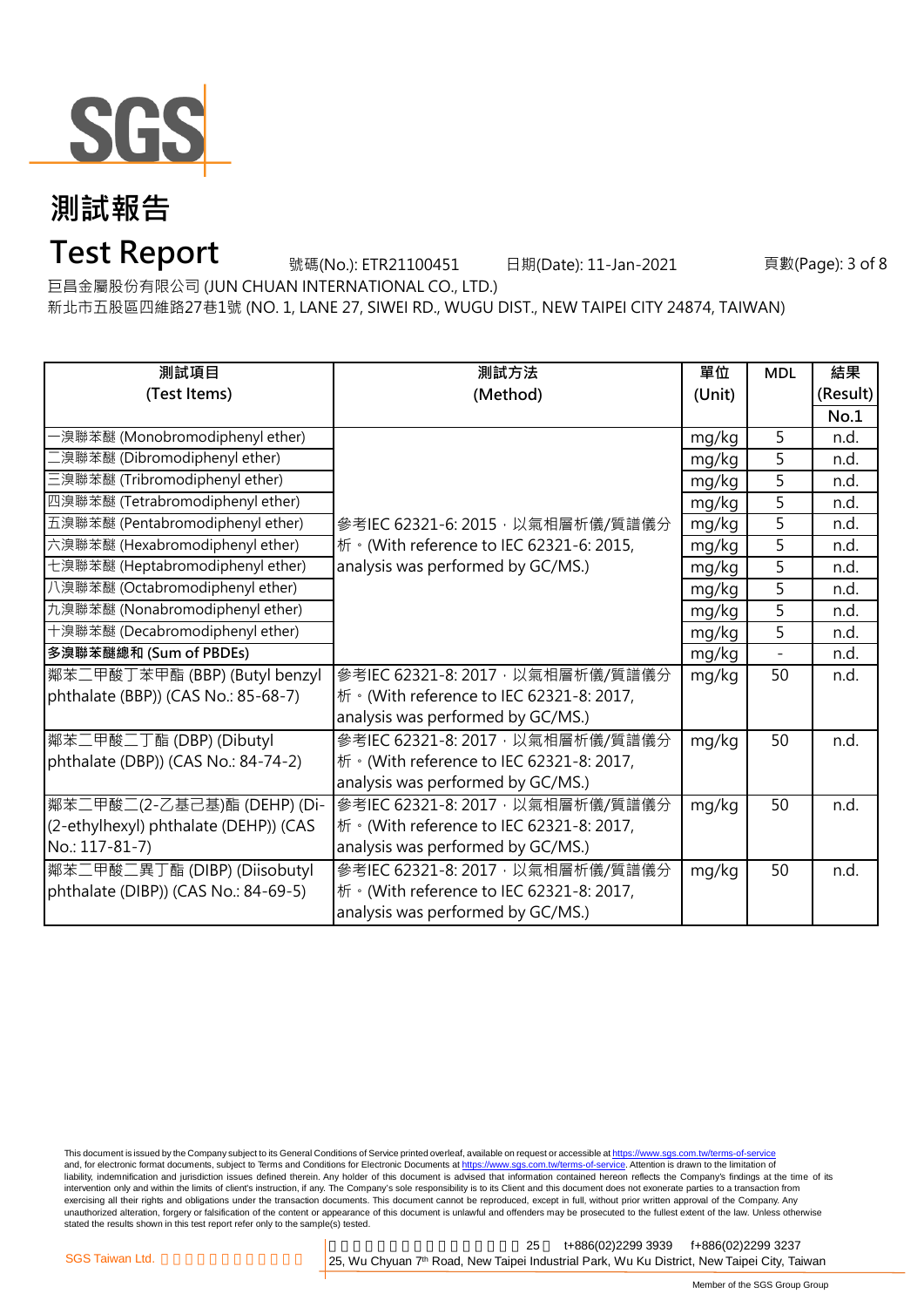

## **Test Report**

號碼(No.): ETR21100451 日期(Date): 11-Jan-2021 頁數(Page): 4 of 8

巨昌金屬股份有限公司 (JUN CHUAN INTERNATIONAL CO., LTD.) 新北市五股區四維路27巷1號 (NO. 1, LANE 27, SIWEI RD., WUGU DIST., NEW TAIPEI CITY 24874, TAIWAN)

**備註(Note):**

- 1. mg/kg = ppm;0.1wt% = 1000ppm
- 2. MDL = Method Detection Limit (方法偵測極限值)
- 3. n.d. = Not Detected (未檢出) ; 小於MDL / Less than MDL
- 4. "-" = Not Regulated (無規格值)

5.  $(#2) =$ 

a. 當六價鉻結果大於0.13 μg/cm<sup>2</sup>,表示樣品表層含有六價鉻。(The sample is positive for Cr(VI) if the Cr(VI) concentration is greater than 0.13 µg/cm<sup>2</sup>. The sample coating is considered to contain Cr(VI).) b. 當六價鉻結果為n.d. (濃度小於0.10 μg/cm<sup>2</sup>), 表示表層不含六價鉻。(The sample is negative for Cr(VI) if Cr(VI) is n.d. (concentration less than 0.10 µg/cm²). The coating is considered a non-Cr(VI) based coating) c. 當六價鉻結果介於 0.10 及 0.13  $\mu$ g/cm<sup>2</sup> 時,無法確定塗層是否含有六價鉻。(The result between 0.10  $\mu$ g/cm<sup>2</sup> and 0.13  $\mu q/cm^2$  is considered to be inconclusive - unavoidable coating variations may influence the determination.)

This document is issued by the Company subject to its General Conditions of Service printed overleaf, available on request or accessible at https://www.sgs.com.tw/terms-of-service and, for electronic format documents, subject to Terms and Conditions for Electronic Documents at https://www.sgs.com.tw/terms-of-service. Attention is drawn to the limitation of liability, indemnification and jurisdiction issues defined therein. Any holder of this document is advised that information contained hereon reflects the Company's findings at the time of its intervention only and within the limits of client's instruction, if any. The Company's sole responsibility is to its Client and this document does not exonerate parties to a transaction from exercising all their rights and obligations under the transaction documents. This document cannot be reproduced, except in full, without prior written approval of the Company. Any unauthorized alteration, forgery or falsification of the content or appearance of this document is unlawful and offenders may be prosecuted to the fullest extent of the law. Unless otherwise stated the results shown in this test report refer only to the sample(s) tested.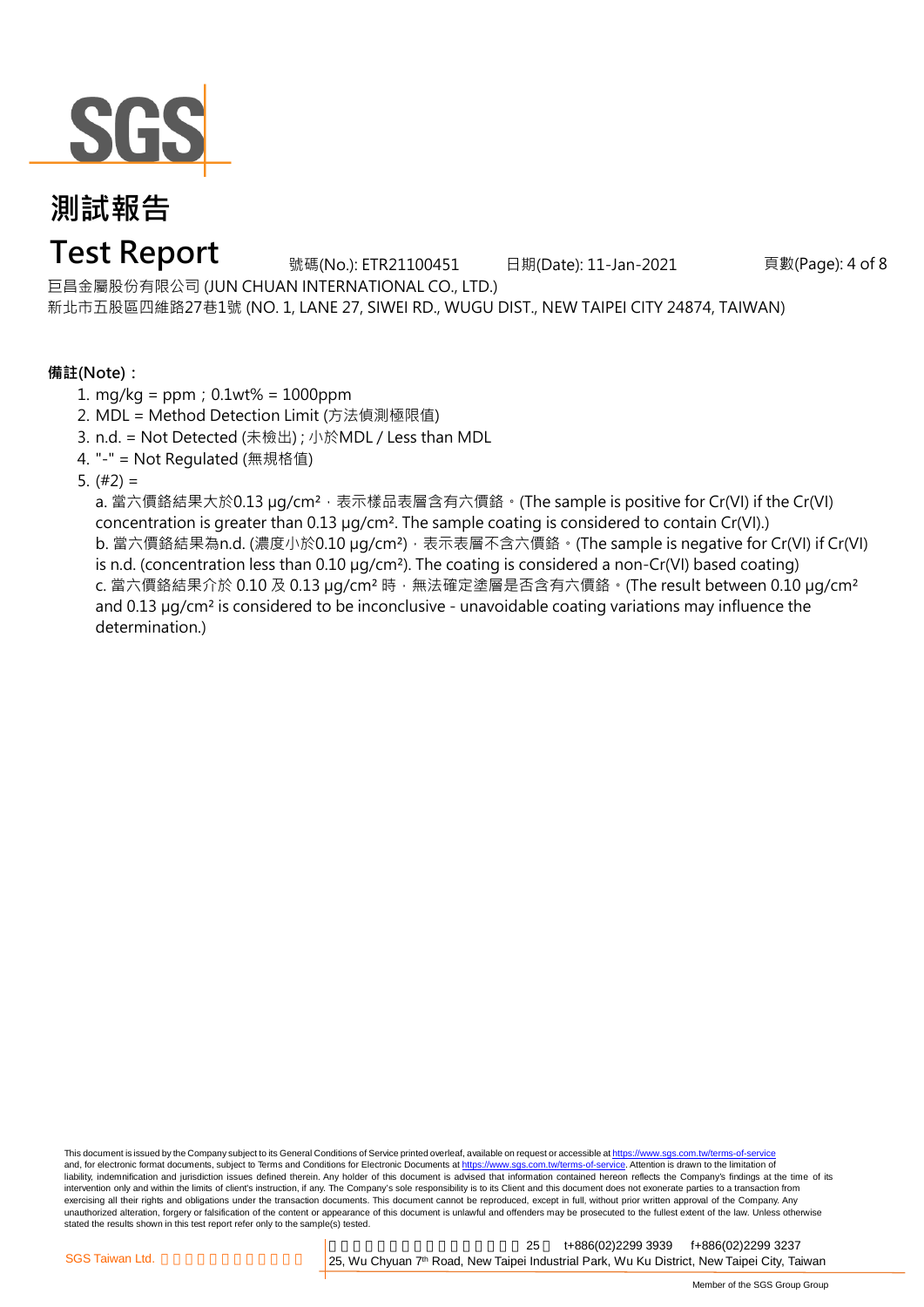

### **Test Report**

號碼(No.): ETR21100451 日期(Date): 11-Jan-2021 頁數(Page): 5 of 8

巨昌金屬股份有限公司 (JUN CHUAN INTERNATIONAL CO., LTD.)

新北市五股區四維路27巷1號 (NO. 1, LANE 27, SIWEI RD., WUGU DIST., NEW TAIPEI CITY 24874, TAIWAN)

### **重金屬流程圖 / Analytical flow chart of Heavy Metal**

根據以下的流程圖之條件,樣品已完全溶解。(六價鉻測試方法除外)

These samples were dissolved totally by pre-conditioning method according to below flow chart.  $(Cr^{6+}$  test method excluded)



This document is issued by the Company subject to its General Conditions of Service printed overleaf, available on request or accessible at https://www.sgs.com.tw/terms-of-service and, for electronic format documents, subject to Terms and Conditions for Electronic Documents at https://www.sgs.com.tw/terms-of-service. Attention is drawn to the limitation of liability, indemnification and jurisdiction issues defined therein. Any holder of this document is advised that information contained hereon reflects the Company's findings at the time of its intervention only and within the limits of client's instruction, if any. The Company's sole responsibility is to its Client and this document does not exonerate parties to a transaction from exercising all their rights and obligations under the transaction documents. This document cannot be reproduced, except in full, without prior written approval of the Company. Any<br>unauthorized alteration, forgery or falsif stated the results shown in this test report refer only to the sample(s) tested.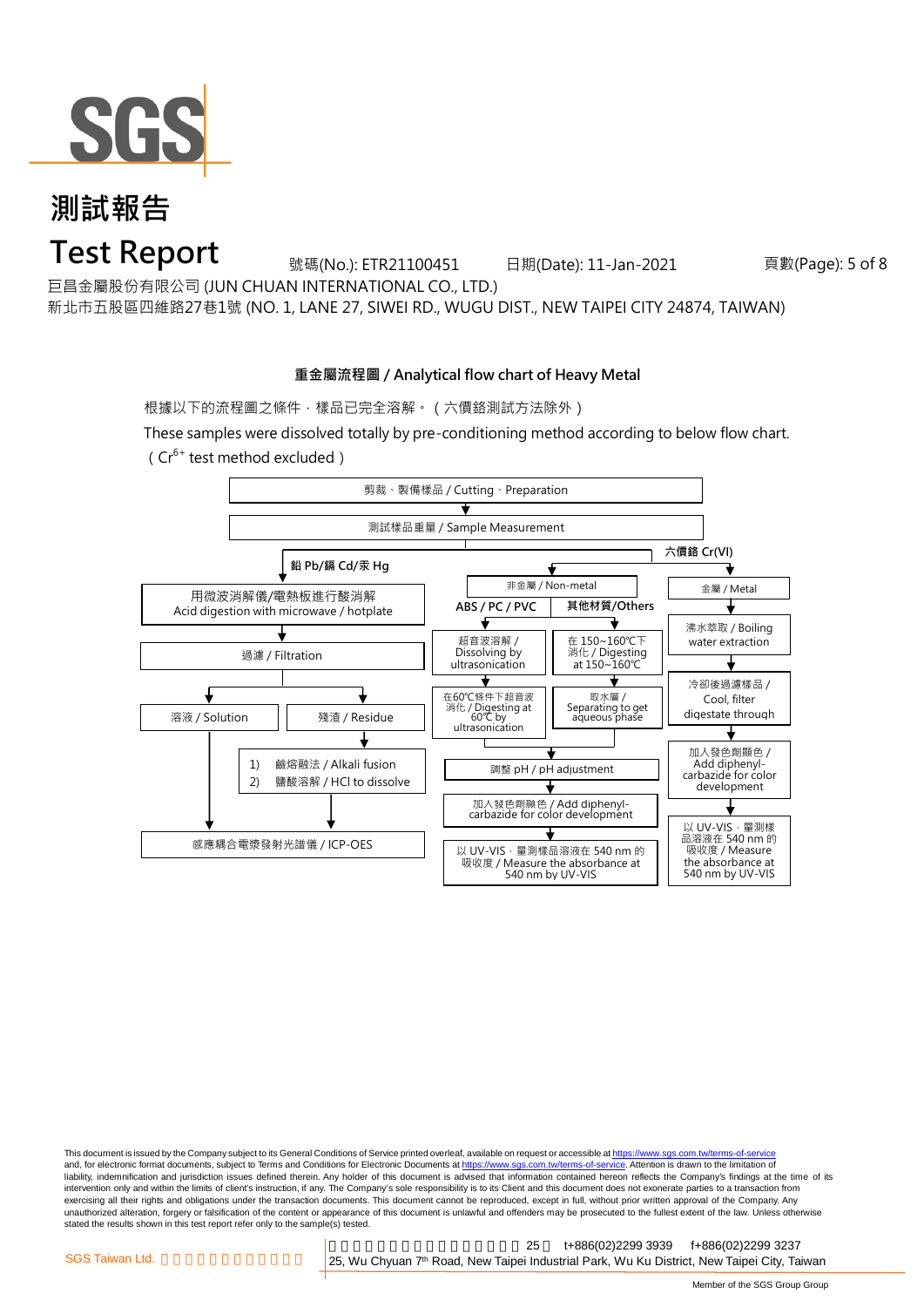

**Test Report**

號碼(No.): ETR21100451 日期(Date): 11-Jan-2021 頁數(Page): 6 of 8

巨昌金屬股份有限公司 (JUN CHUAN INTERNATIONAL CO., LTD.)

新北市五股區四維路27巷1號 (NO. 1, LANE 27, SIWEI RD., WUGU DIST., NEW TAIPEI CITY 24874, TAIWAN)

#### **多溴聯苯/多溴聯苯醚分析流程圖 / Analytical flow chart - PBBs/PBDEs**



This document is issued by the Company subject to its General Conditions of Service printed overleaf, available on request or accessible at https://www.sgs.com.tw/terms-of-service and, for electronic format documents, subject to Terms and Conditions for Electronic Documents at https://www.sgs.com.tw/terms-of-service. Attention is drawn to the limitation of liability, indemnification and jurisdiction issues defined therein. Any holder of this document is advised that information contained hereon reflects the Company's findings at the time of its intervention only and within the limits of client's instruction, if any. The Company's sole responsibility is to its Client and this document does not exonerate parties to a transaction from exercising all their rights and obligations under the transaction documents. This document cannot be reproduced, except in full, without prior written approval of the Company. Any<br>unauthorized alteration, forgery or falsif stated the results shown in this test report refer only to the sample(s) tested.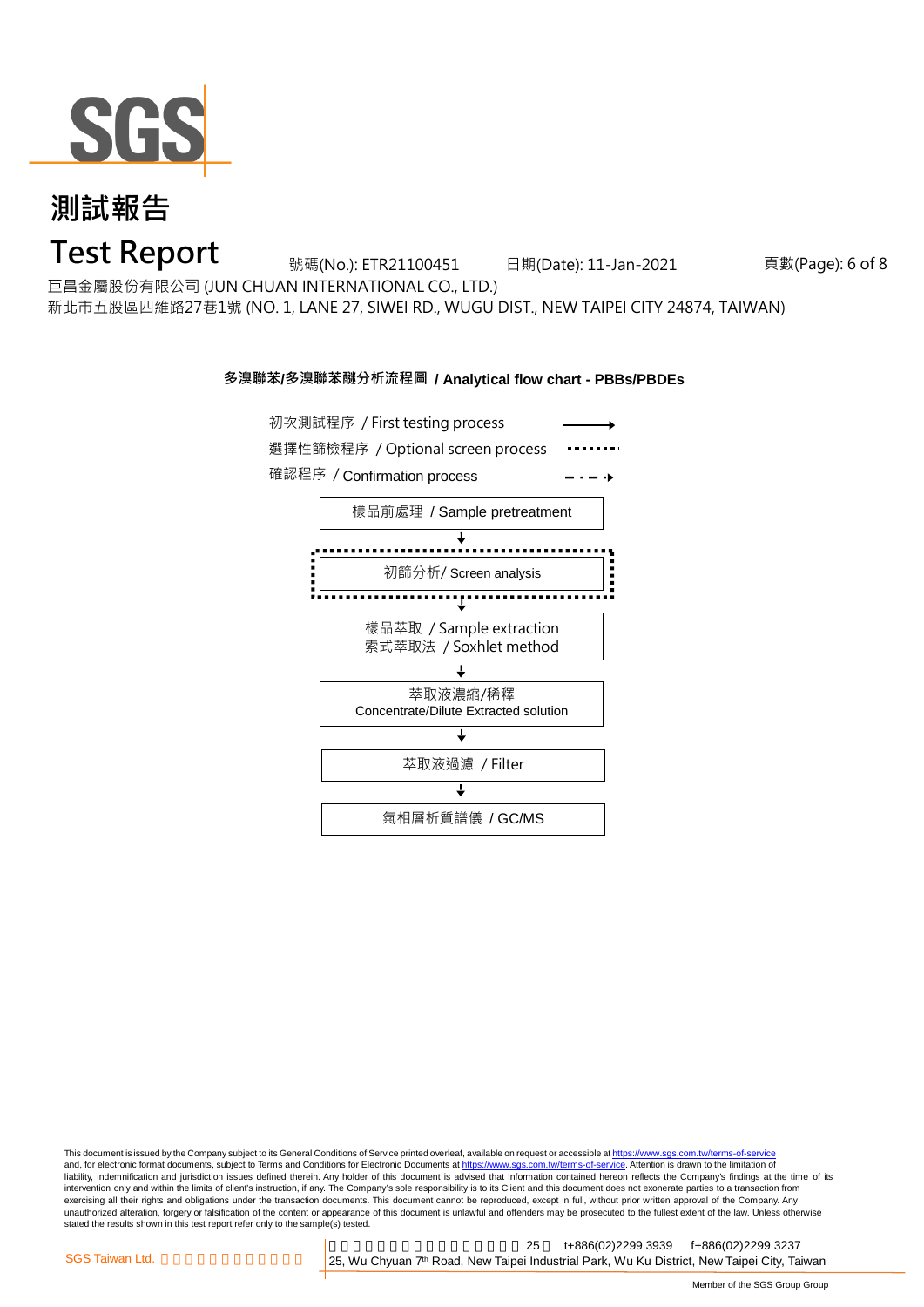

### **Test Report**

號碼(No.): ETR21100451 日期(Date): 11-Jan-2021 頁數(Page): 7 of 8

巨昌金屬股份有限公司 (JUN CHUAN INTERNATIONAL CO., LTD.)

新北市五股區四維路27巷1號 (NO. 1, LANE 27, SIWEI RD., WUGU DIST., NEW TAIPEI CITY 24874, TAIWAN)

**可塑劑分析流程圖 / Analytical flow chart - Phthalate**





This document is issued by the Company subject to its General Conditions of Service printed overleaf, available on request or accessible at https://www.sgs.com.tw/terms-of-service and, for electronic format documents, subject to Terms and Conditions for Electronic Documents at https://www.sgs.com.tw/terms-of-service. Attention is drawn to the limitation of liability, indemnification and jurisdiction issues defined therein. Any holder of this document is advised that information contained hereon reflects the Company's findings at the time of its intervention only and within the limits of client's instruction, if any. The Company's sole responsibility is to its Client and this document does not exonerate parties to a transaction from exercising all their rights and obligations under the transaction documents. This document cannot be reproduced, except in full, without prior written approval of the Company. Any<br>unauthorized alteration, forgery or falsif stated the results shown in this test report refer only to the sample(s) tested.